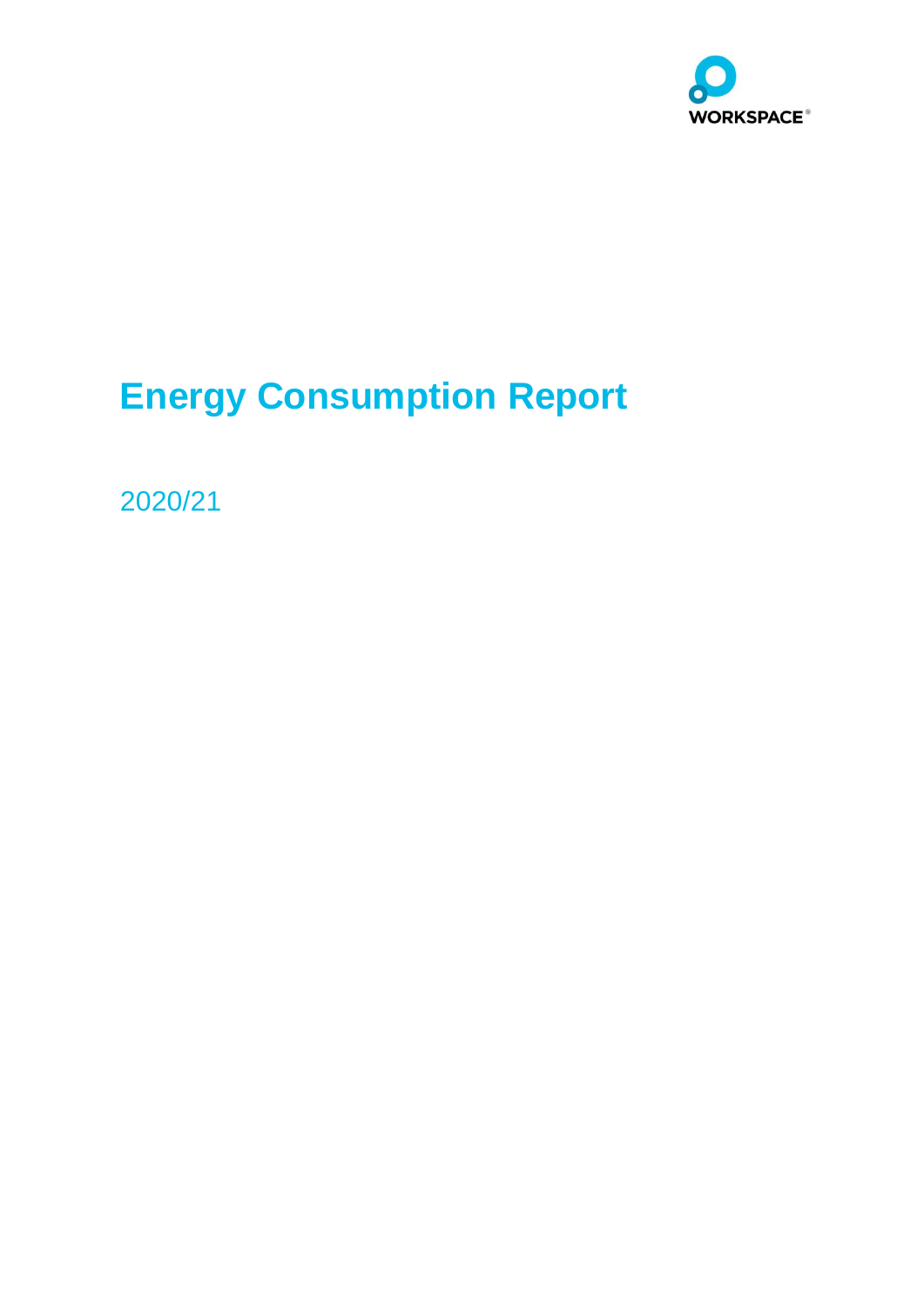

# Energy Consumption

As the primary source of our carbon emissions, we aim to reduce our energy consumption. By reducing overall energy consumption and improving energy performance we also aim to reduce operational costs.

#### **Total Energy Consumption**

Our energy consumption includes both landlord and tenant consumption where we procure energy on our customers' behalf; our overall aim is to manage both areas as each needs to be addressed to ensure that our buildings are truly energy efficient.



## **Annual Energy Consumption**

Notes:

- 1. Emissions from vacant units have been omitted from data collection as they are considered to immaterial.
- 2. Calculations based upon a 5% materiality threshold.
- 3. DEFRA Environmental Reporting Guidelines and the financial control approach applied.

Since our 2012-13 baseline year our absolute electricity consumption has decreased by 27% and our gas consumption has decreased by 52%. Although this can mainly be explained by a decrease in occupancy due to the pandemic, it can also be attributed to the on-going implementation of energy saving measures and the fact that we are moving away from gas central heating systems and installing air source heat pumps for heating and cooling. The gas reduction can also be attributed to ongoing engagement with our facilities management team.

During the year we have implemented LED and PIR lighting upgrades, smart building management systems, voltage optimisation and insulation improvements, all of which are expected to result in a 1,257 MWh saving in energy consumption. Most of these projects were recommendations from our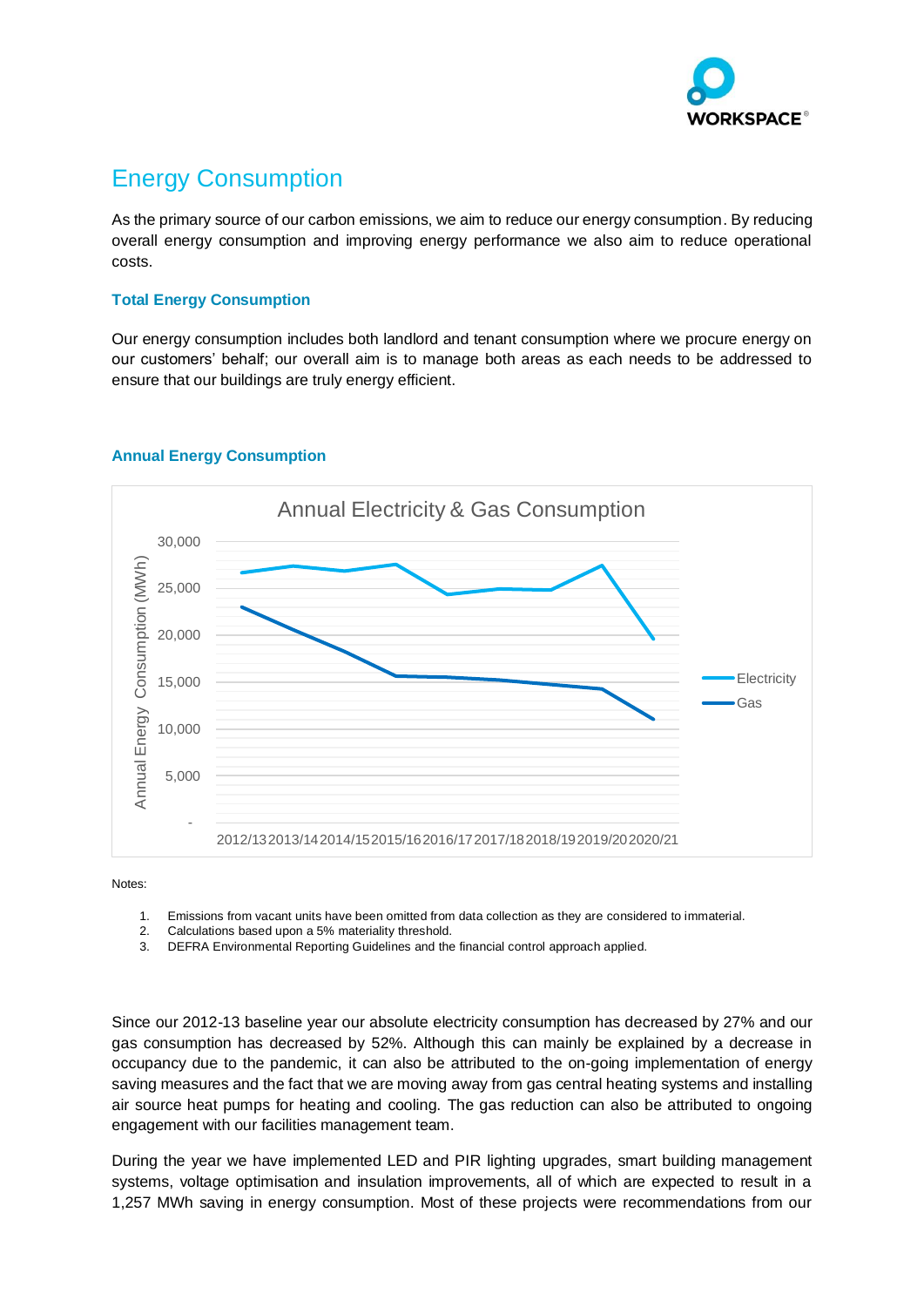

phase two ESOS (Energy Saving Opportunity Scheme) audits carried out in the previous year which identified 2,909 MWh of potential energy savings.

We have continued to roll out our Optergy Building Energy Management System (BEMS) which is a smart metering technology that has enabled real-time energy monitoring at the building level right down to individual plant equipment. The data provided by the BEMS is used by our in-house Facility Management teams to improve energy management practices and reduce GHG emissions. The Optergy customer portal is now live at 28 of our sites and enables our customers to log in to view and monitor their energy consumption profiles for their own unit.

#### **Energy Performance**

We look to improve the energy performance ratings of our buildings to ensure that each Energy Performance Certificate (EPC) we hold exceeds the minimum energy efficiency standards (MEES) required by 2018.

The pie chart below shows our current Energy Performance Certificates (EPCs) across the portfolio based on total square footage. Following a review of the entire portfolio in 2016/17, before the MEES legislation came in, significant energy efficiency measures were implemented to bring any F or G rated EPCs up to an E and above. Four years ago, 39% of our portfolio was rated between A and C, and following our improvement works, we now have 57% of the portfolio rated between A and C. Works included LED lighting upgrades, insulation improvements, and heating upgrades. Workspace is now in a very good position with 17 BREEAM rated energy efficient assets, with future refurbishment and redevelopment works planned for the year ahead to improve the standard further.